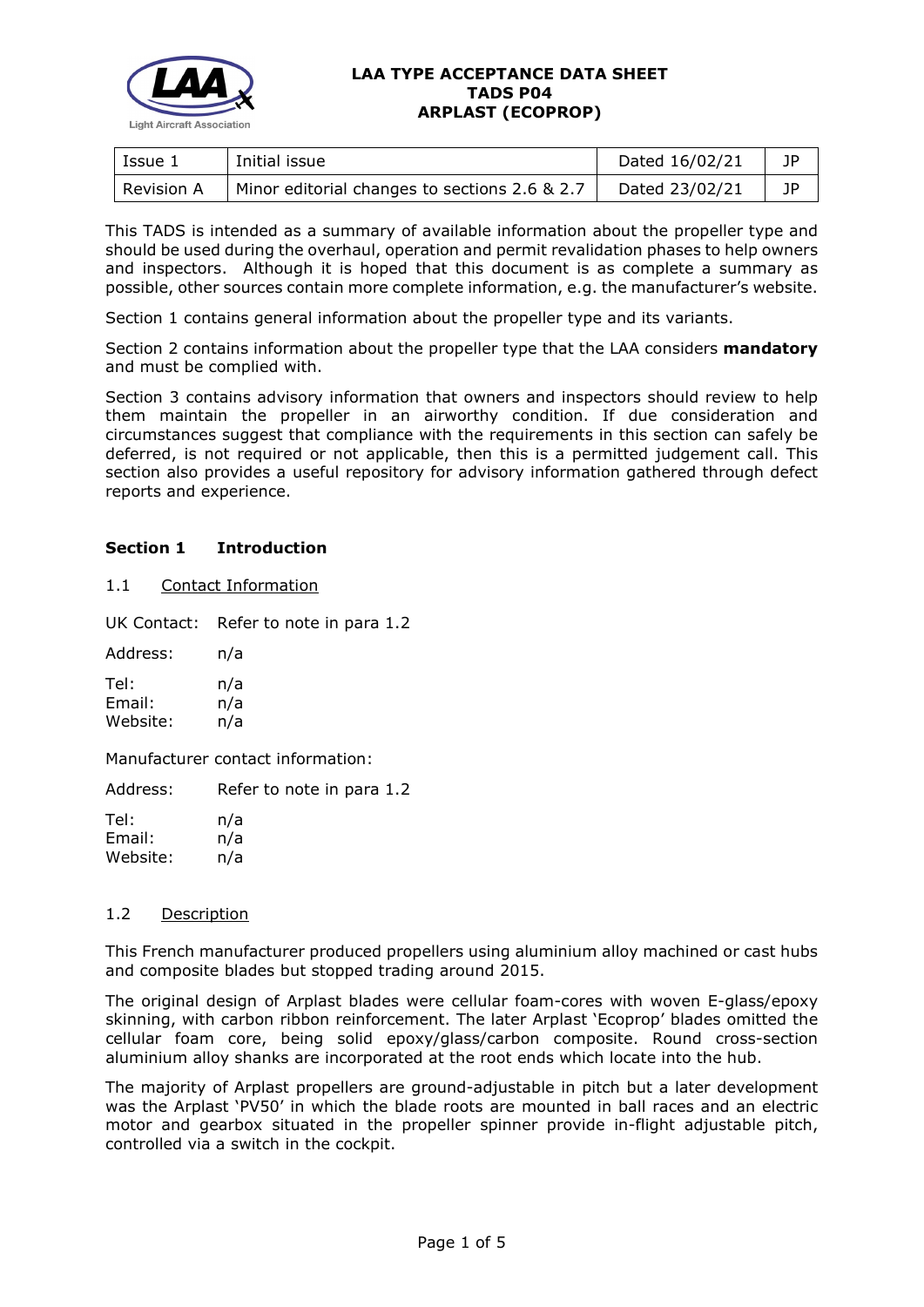

#### **LAA TYPE ACCEPTANCE DATA SHEET TADS P04 ARPLAST (ECOPROP)**

Note: [DUC Hélices](http://www.duc-helices.com/index.php) announced in the [News](http://www.duc-helices.com/contenu.php?id_contenu=4&id_dossier=2) section of their website that following the closure of Arplast, DUC Hélices had taken over the Arplast tools and can provide after-sales service and repairs.

UK based suppliers of DUC Hélice propellers are **EuroFOX Aviation and [Metal Seagulls](http://www.metalseagulls.co.uk/)** who may be able to assist with enquiries.

# **Section 2 Mandatory information for owners, operators and inspectors**

At all times, responsibility for the maintenance and airworthiness of an aircraft (including the propeller) rests with the owner. A condition stated on a Permit to Fly requires that: *"the aircraft shall be maintained in an airworthy condition".* 

## 2.1 Lifed Items

Refer to specific manufacturer's information wherever possible.

## 2.2 Operator's Manuals

Where possible, the manuals describing setup, operation and maintenance procedures for the propeller should be obtained from the manufacturer or importer and retained with the aircraft's records.

| <i>Reference ID</i>  | Dated | Description                                                      |  |  |
|----------------------|-------|------------------------------------------------------------------|--|--|
| Arplast PV-50 Manual |       | 26 Oct 18 Arplast PV-50 Manual (Lyndhurst Touchdown<br>Services) |  |  |

## 2.3 Maintenance Schedule

Refer to [Arplast PV-50 Manual.](http://www.lightaircraftassociation.co.uk/engineering/TADs/P04/Arplast%20PV50%20Manual.pdf)

Propellers fitted to LAA administered aircraft that are maintained either in accordance with the manufacturer's maintenance schedule, the CAA Light Aircraft Maintenance Schedule (LAMS) [CAP411](http://www.caa.co.uk/CAP411) or the LAA Generic Maintenance Schedule, further details of which can be found in LAA Technical Leaflet [TL 2.19: The LAA Generic Maintenance Schedule.](http://www.lightaircraftassociation.co.uk/engineering/TechnicalLeaflets/Operating%20An%20Aircraft/TL%202.19%20The%20LAA%20Generic%20Maintenance%20Schedule.pdf) Note: The CAA and LAA produced maintenance schedules were originally written around the maintenance requirements of aircraft fitted with traditional aircraft engines and propellers.

Some aircraft may have mandated maintenance requirements and/or schedules which are stated on the aircraft's Operating Limitations document and these must be followed.

More information on maintenance schedules can be found in the [Aircraft Maintenance](http://www.lightaircraftassociation.co.uk/engineering/Maintenance/Aircraft_Maintenance.html) section of the LAA website.

Variable pitch propellers require a dedicated log book. Log books can be purchased from the [LAA Online Shop.](https://services.lightaircraftassociation.co.uk/catalog/265)

#### 2.4 Airworthiness Directives

Non-certified type so no type-specific applicable Airworthiness Directives.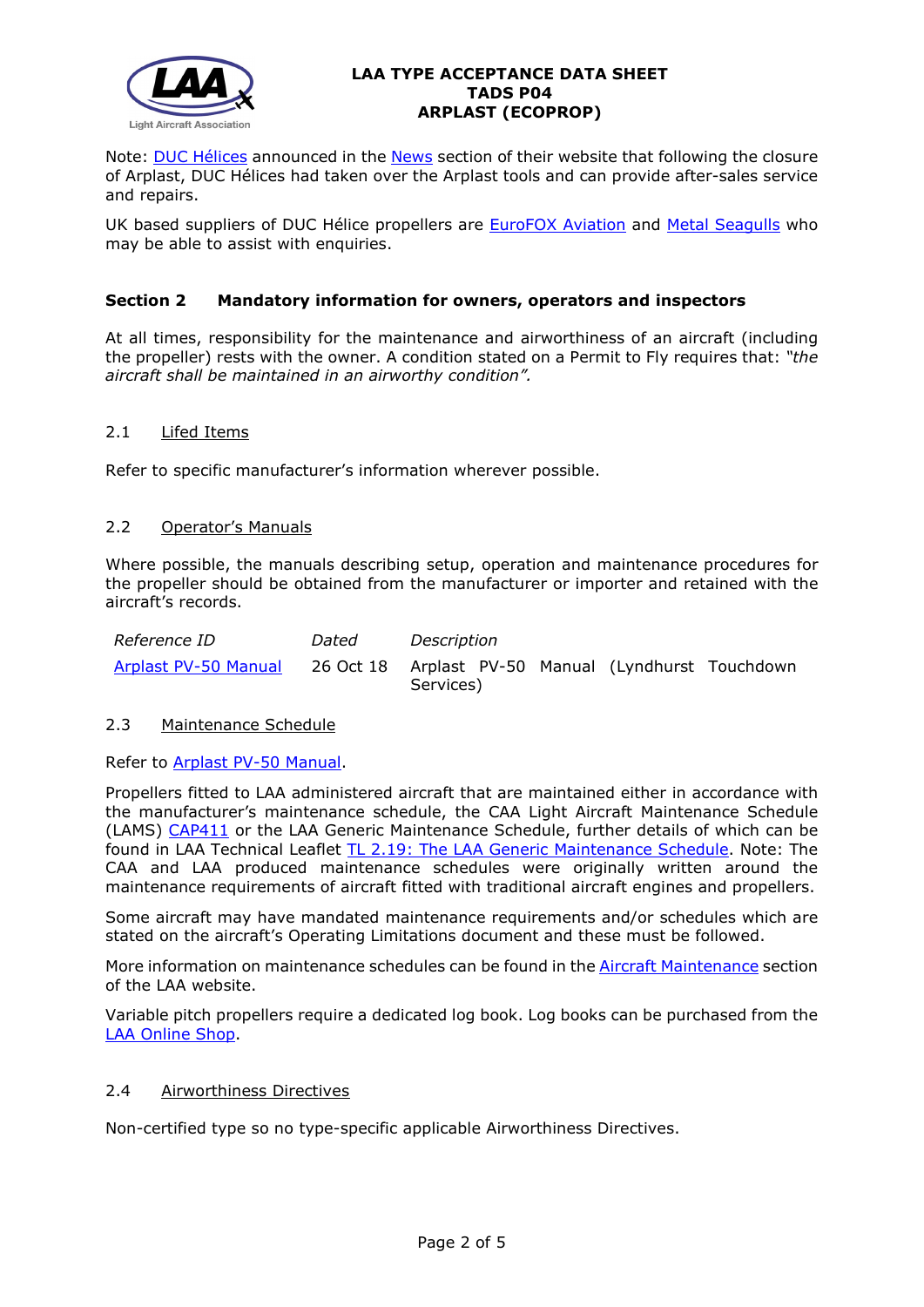

## 2.5 Mandatory Permit Directives

No type-specific MPDs at this time.

Check CAA [CAP 661](http://www.caa.co.uk/application.aspx?catid=33&pagetype=65&appid=11&mode=detail&id=215) which lists MPDs issued before 31 January 2012 and is no longer being updated.

The CAA now provides links to MPDs issued after 31 January 2012 on the [CAA MPD Listing](http://publicapps.caa.co.uk/modalapplication.aspx?appid=11&mode=list&type=sercat&id=55) page of their website.

The LAA website should be checked for MPDs that are non-type specific in LAA Technical Leaflet [TL 2.22: Non-Type Specific MPDs.](http://www.lightaircraftassociation.co.uk/engineering/TechnicalLeaflets/Operating%20An%20Aircraft/TL%202.22%20non-type%20specific%20MPDs.pdf)

2.6 CAA Mandatory Requirements for Airworthiness CAP747 and Civil Aircraft Airworthiness Information and Procedures (CAAIP) CAP562

No type specific requirements or information at this time.

Refer also to CAA publications [CAP747](http://www.caa.co.uk/CAP747) and [CAP562](http://www.caa.co.uk/CAP562) that contain information that may be relevant to LAA administered aircraft and should be checked for applicability.

In particular, refer to [CAP747](http://www.caa.co.uk/CAP747) Generic Requirement GR No. 17 which concerns the maintenance requirements for variable pitch propellers installed on aircraft holding a UK Certificate of Airworthiness but may also be pertinent to LAA administered aircraft.

#### 2.7 LAA Required Modifications (including LAA issued AILs, SBs, etc)

| Reference ID                      | Dated     | Description                                                           |  |  |
|-----------------------------------|-----------|-----------------------------------------------------------------------|--|--|
| LAA/AWA/20/10                     | 29 Apr 20 | PV-50: Establishment of Correct Mechanical Fine<br>Pitch Stop Setting |  |  |
| Airworthiness Information Leaflet |           |                                                                       |  |  |
| Reference ID                      | Dated     | Description                                                           |  |  |
| MOD/PROP/08-007 Iss 2 29 Apr 20   |           | PV-50: Establishment of Correct Mechanical Fine<br>Pitch Stop Setting |  |  |

#### 2.8 Operating Limitations to be Placarded or Shown by Instrument Markings

The Operating Limitations document for the aircraft will specify aircraft and powerplant limitations for that particular aircraft. Where a propeller is being fitted in accordance with a Propeller Type List ( $PTL/1$ ), any limitations proscribed by the relevant  $PTL/1$  document must be adhered to.

Notes:

- Refer to the propeller manufacturer's latest documentation for the definitive parameter values and recommended placards.
- Data stated on the aircraft's Operating Limitations document must be displayed by means of cockpit placards or instrument markings.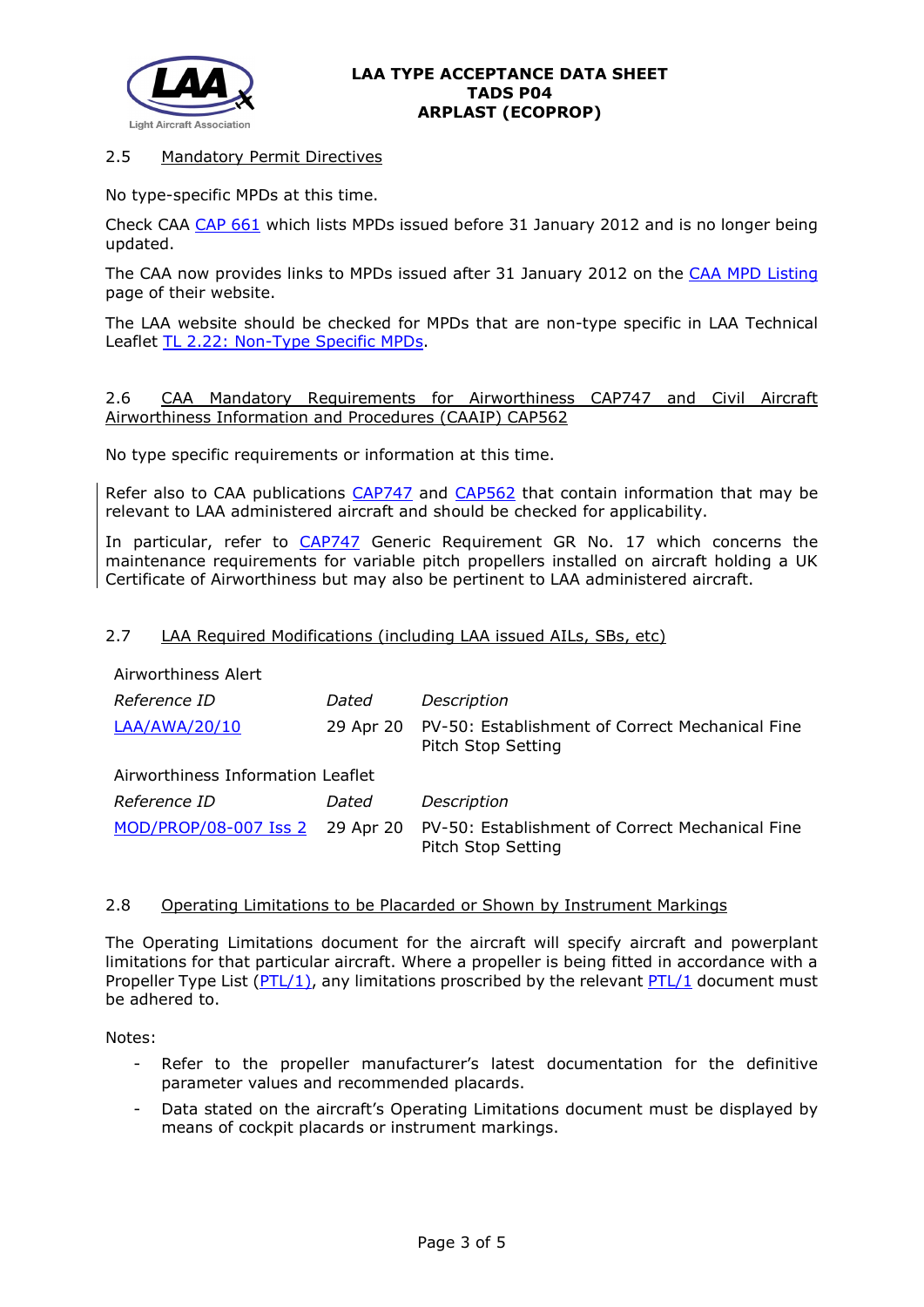

# **Section 3 Advice to owners, operators and inspectors**

# 3.1 General

Where possible, the manuals describing setup, operation and maintenance procedures for the propeller should be obtained from the manufacturer or importer and retained with the aircraft's records.

The [Arplast PV-50 Manual](http://www.lightaircraftassociation.co.uk/engineering/TADs/P04/Arplast%20PV50%20Manual.pdf) may include useful information for that model of propeller.

## 3.2 Standard Options

There are no Standard Options for any propellers.

#### 3.3 Manufacturer's Information (including Service Bulletins, Service Letters, etc)

In the absence of any over-riding LAA classification, inspections and modifications published in the manufacturer's continuing airworthiness data should be satisfied according to the recommendations therein. It is the owner's responsibility to be aware of and supply such information to their inspector.

### 3.4 Special Inspection Points

- 1. Care is required to ensure that the two halves of the hub are correctly orientated during assembly – some but not all hubs are stamped to assist with correct assembly. If there are no stamped marks, use a felt tip pen to mark the hub halves before dismantling to ensure that the halves go back together in exactly the same way, when reassembled.
- 2. A propeller pitch setting tool was available to help set the pitch. It is particularly important that the pitch on each blade is identical. Tracking error up to 10mm has been noted on some examples but this doesn't appear to cause adverse vibration.
- 3. Replacement blades were supplied individually balanced from the factory but it is still good practise to balance the complete propeller assembly using a suitable balancing tool and ideally get the propeller dynamically balanced after installation.
- 4. The composite blades are designed to be flexible and inspectors should check that there is adequate clearance between the blade tips and any fixed part of the airframe, bearing in mind the amount of contributing flexibility of the engine mounting. Inspectors should check the blade roots (first 4–6 inches), in particular, for signs of cracking during routine maintenance.
- 5. Minor blade leading edge damage/erosion can be repaired using slow-setting epoxy (e.g. 24 hour Araldite) but in the case of major damage, the propeller should be returned to the factory for repair (see note above regarding the reported ability of DUC Hélices to conduct repairs).
- 6. An electronic digital pitch angle indicator is also provided. Inspectors should check that the switch and indicator are suitably placed ergonomically and switches will not be confused with other similar or adjacent switches.